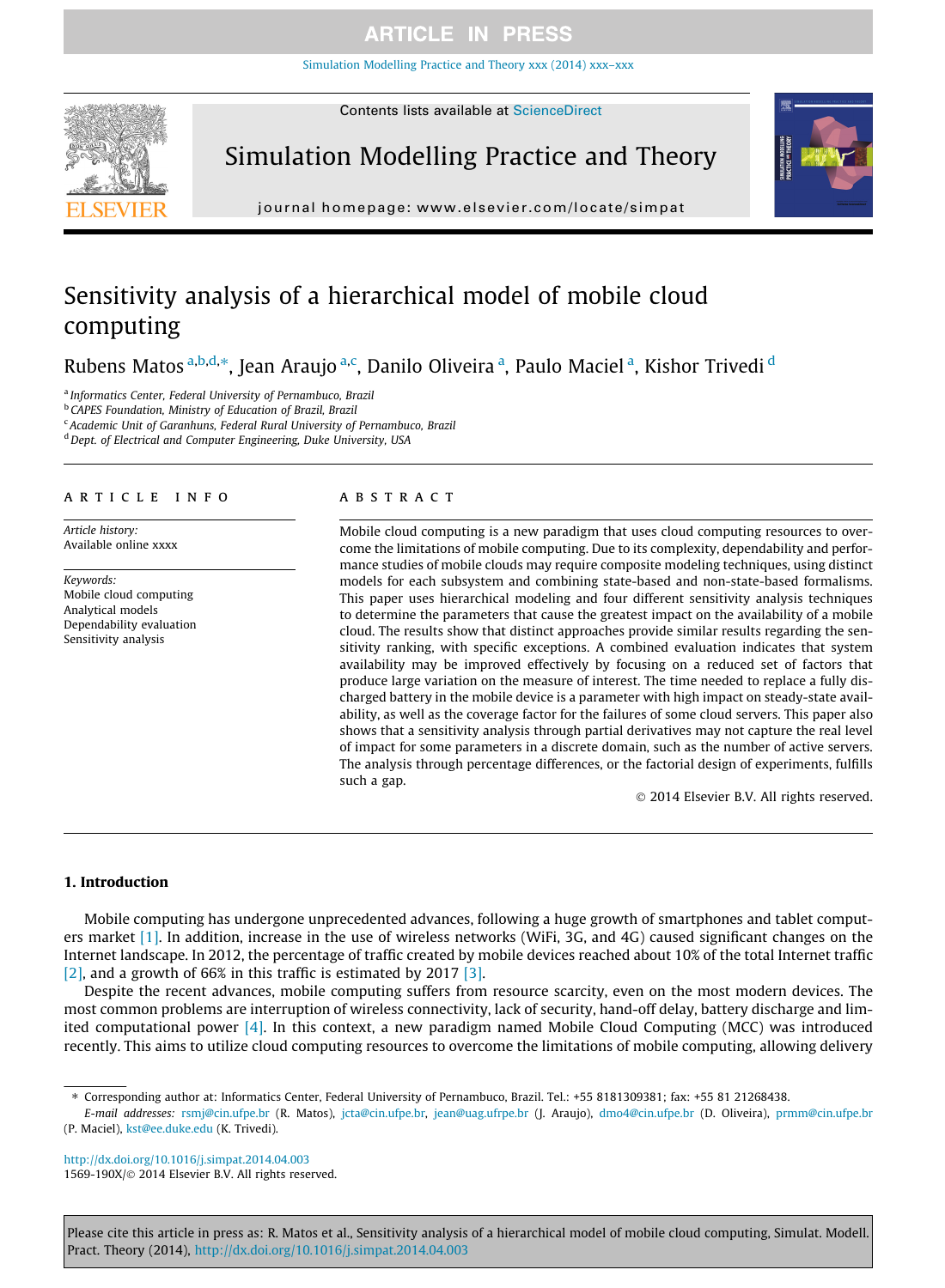#### 2 R. Matos et al. / Simulation Modelling Practice and Theory xxx (2014) xxx–xxx

of more sophisticated and innovative applications to the user. The mobile cloud computing market is expected to reach 45 billion dollars in revenues by 2016 [\[5\].](#page--1-0) Considering this financial impact level, it is essential to provide services that can be justifiably trusted, that is, dependable services.

Among the dependability attributes of a system, availability is one which relates directly to the proportion of time that the system is found operational. Achieving high availability is important to avoid revenue loss, and other harmful consequences of service outage (e.g., interruption of a remote patient monitoring system). When a company's workforce needs to move around remote areas to accomplish their duties, the time wasted due to system unavailability may also imply low productivity of its employees.

The availability modeling and analysis of mobile clouds require the investigation of a large number of possible events in client, communication, and server domains. This paper presents sensitivity analysis of mobile cloud availability based on hierarchical analytical models and distinct techniques to assess the impact of each input parameter. This analysis aims to identify the bottlenecks for system improvement in a case study. We also use a combined evaluation of results from three techniques which complement each other to deal with the analysis of this system. The results show that the system availability may be improved effectively by focusing on a reduced set of factors which produce large variation on steady-state availability.

This paper is structured as follows. Section 2 provides important concepts regarding mobile clouds and also presents a background about sensitivity analysis of stochastic models. Section [3](#page--1-0) describes a mobile cloud architecture which is analyzed in this paper, whereas Section [4](#page--1-0) presents the availability models developed to represent such a mobile cloud system. Section [5](#page--1-0) presents the availability results obtained through analytical models and sensitivity analysis performed through distinct techniques. Finally, Section [6](#page--1-0) draws the final remarks.

### 2. Background

This section presents basic concepts related to mobile cloud computing, and sensitivity analysis of stochastic models, which are fundamental to this paper.

#### 2.1. Mobile cloud computing

Scarcity of computational resources is one of the main problems faced by users and developers of mobile applications [\[6\]](#page--1-0). Even with the hardware advances in the most modern smartphones—processors with four cores, two gigabytes of main memory, 32 gigabytes of secondary memory—such configurations will always be inferior when compared with desktop computers of the same generation [\[7\]](#page--1-0). If we design a heavyweight application suited only for more powerful devices, we will restrain it for a great range of users with more limited smartphones and simpler feature phones. Moreover, because battery technologies have not evolved at the same pace as other hardware components  $[8]$ , more intensive applications may significantly reduce the time for battery discharge.

Mobile cloud computing (MCC) is a paradigm that has emerged in recent years, with the purpose of surpassing some limitations in mobile computing [\[9\].](#page--1-0) As mentioned in [\[10\]](#page--1-0), the main idea of MCC is to use cloud computing mechanisms to provide computational resources on demand, in order to offload resource intensive tasks, and alleviate resource utilization in mobile devices. This new paradigm can also leverage the provision of smarter mobile applications that extend the user's cognitive capabilities, as for example, speech recognition, natural language processing, computer vision and graphics, machine learning, augmented reality, planning and decision-making [\[6\]](#page--1-0).

Mobile cloud computing can also be defined as cloud computing when some of the involved devices are mobile [\[11\].](#page--1-0) As cloud-based applications have become more popular among users, and the number of smartphone users with Internet access grows, the encounter of those two IT trends is unavoidable. The number of MCC subscribers worldwide is expected to reach almost 1 billion by 2014, and the revenues generated exclusively by 240 million mobile business users may reach 5 billion dollars by the end of 2015 [\[12\]](#page--1-0).

It is in this context of cloud computing that the concept of Mobile Backend as a Service has emerged [\[13\]](#page--1-0). The purpose of MBaaS is to provide an environment to aid the development of mobile applications, reducing its time to market. Some features provided by a MBaaS cloud are: data and processing offloading, users management, push notification, and integration with social networks [\[14\].](#page--1-0)

### 2.2. Sensitivity analysis of analytical models

Parametric sensitivity analysis aims to identify the factors for which the smallest variation implies the highest impact in model's output measure [\[15,16\]](#page--1-0). The main aim of parametric sensitivity analysis is to predict the effect on outputs (measures) with respect to variations in inputs (parameters), helping to find performance or reliability bottlenecks, and guiding an optimization process [\[17\].](#page--1-0) There are many ways of performing parametric sensitivity analysis. Factorial experimental design [\[18\]](#page--1-0), correlation analysis and regression analysis [\[19\]](#page--1-0) are some well known techniques. The simplest method is to repeatedly vary one parameter at a time while keeping the others constant. When applying this method, a sensitivity ranking